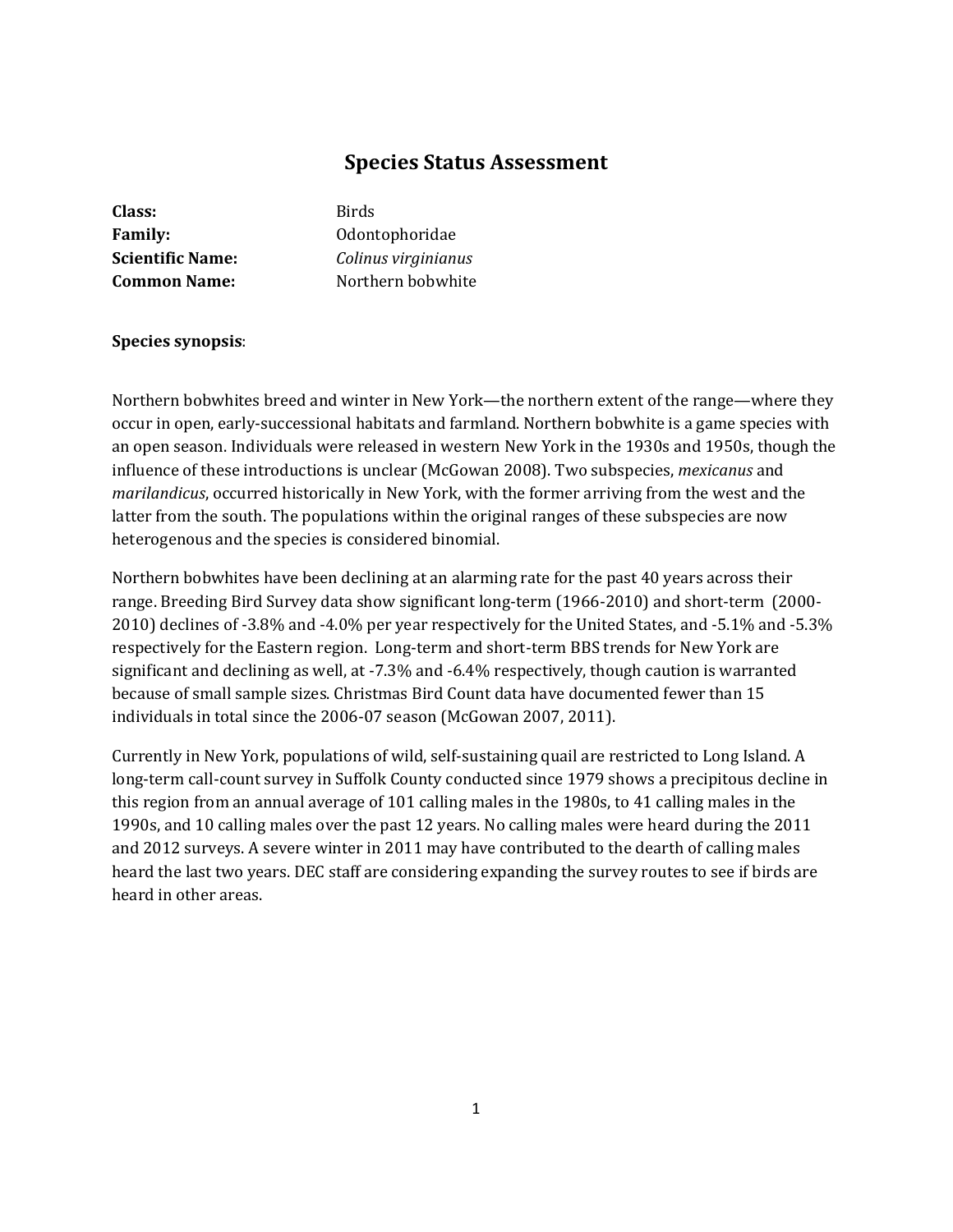# **I. Status**

|                    | a. Current and Legal Protected Status |                                         |            |                      |
|--------------------|---------------------------------------|-----------------------------------------|------------|----------------------|
|                    | i.                                    | Federal                                 | Not Listed | Candidate?<br>No.    |
|                    | ii.                                   | <b>New York</b>                         | SGCN       |                      |
|                    |                                       | <b>b.</b> Natural Heritage Program Rank |            |                      |
|                    | i.                                    | Global                                  | G5         |                      |
|                    | ii.                                   | <b>New York</b>                         | S4         | Tracked by NYNHP? No |
| <b>Other Rank:</b> |                                       |                                         |            |                      |

Audubon Watchlist – green Audubon's Common Birds in Decline

# **Status Discussion:**

Northern bobwhite is a rare breeder in New York, except in the Coastal Lowlands where it is severely declining.

# **II. Abundance and Distribution Trends**

# **a. North America**

**i. Abundance**

\_\_X\_\_ **declining \_\_\_\_\_increasing \_\_ \_\_stable \_\_\_\_\_unknown**

- **ii. Distribution:**
	- \_\_X\_\_ **declining \_\_\_\_\_increasing \_\_ \_\_stable \_\_\_\_\_unknown**

**Time frame considered:** Severe Decline from 2000-2010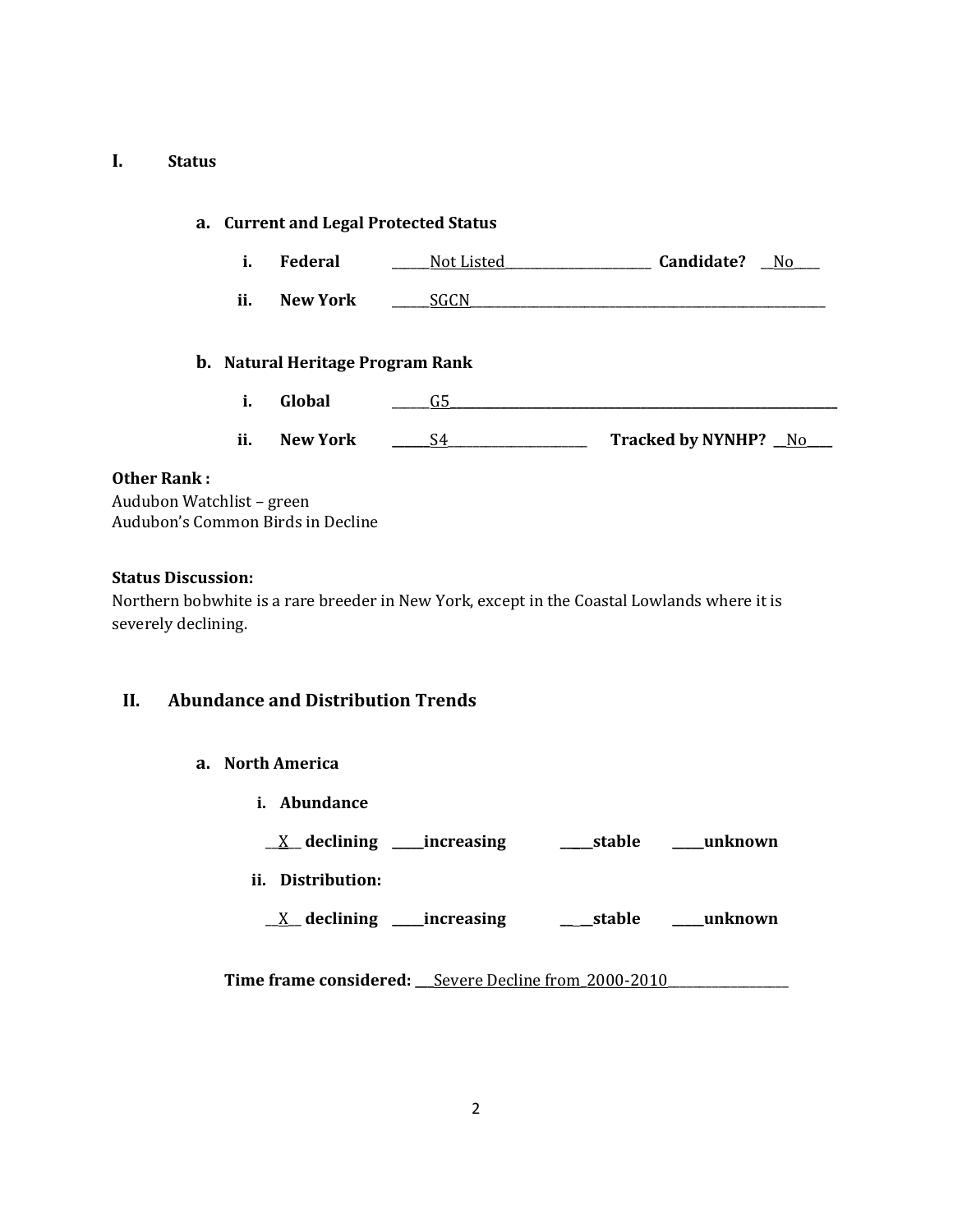- **b. Regional**
	- **i. Abundance**

| $X$ declining _____increasing                               | ___stable  | unknown |
|-------------------------------------------------------------|------------|---------|
| ii. Distribution:                                           |            |         |
| $X$ declining _____increasing                               | ____stable | unknown |
| <b>Regional Unit Considered:</b> Eastern BBS                |            |         |
| <b>Time Frame Considered:</b> Severe Decline from 2000-2010 |            |         |
|                                                             |            |         |

**c. Adjacent States and Provinces**

|                                   | CONNECTICUT Not Present ________ No data _____                                   |  |
|-----------------------------------|----------------------------------------------------------------------------------|--|
| i. Abundance<br>ii. Distribution: |                                                                                  |  |
|                                   |                                                                                  |  |
|                                   | Time frame considered: _Severe Decline from 2000-2010___________________________ |  |
|                                   |                                                                                  |  |
| i. Abundance<br>ii. Distribution: |                                                                                  |  |
|                                   |                                                                                  |  |
|                                   | Time frame considered: ___ Severe Decline, time frame unknown ____________       |  |
|                                   |                                                                                  |  |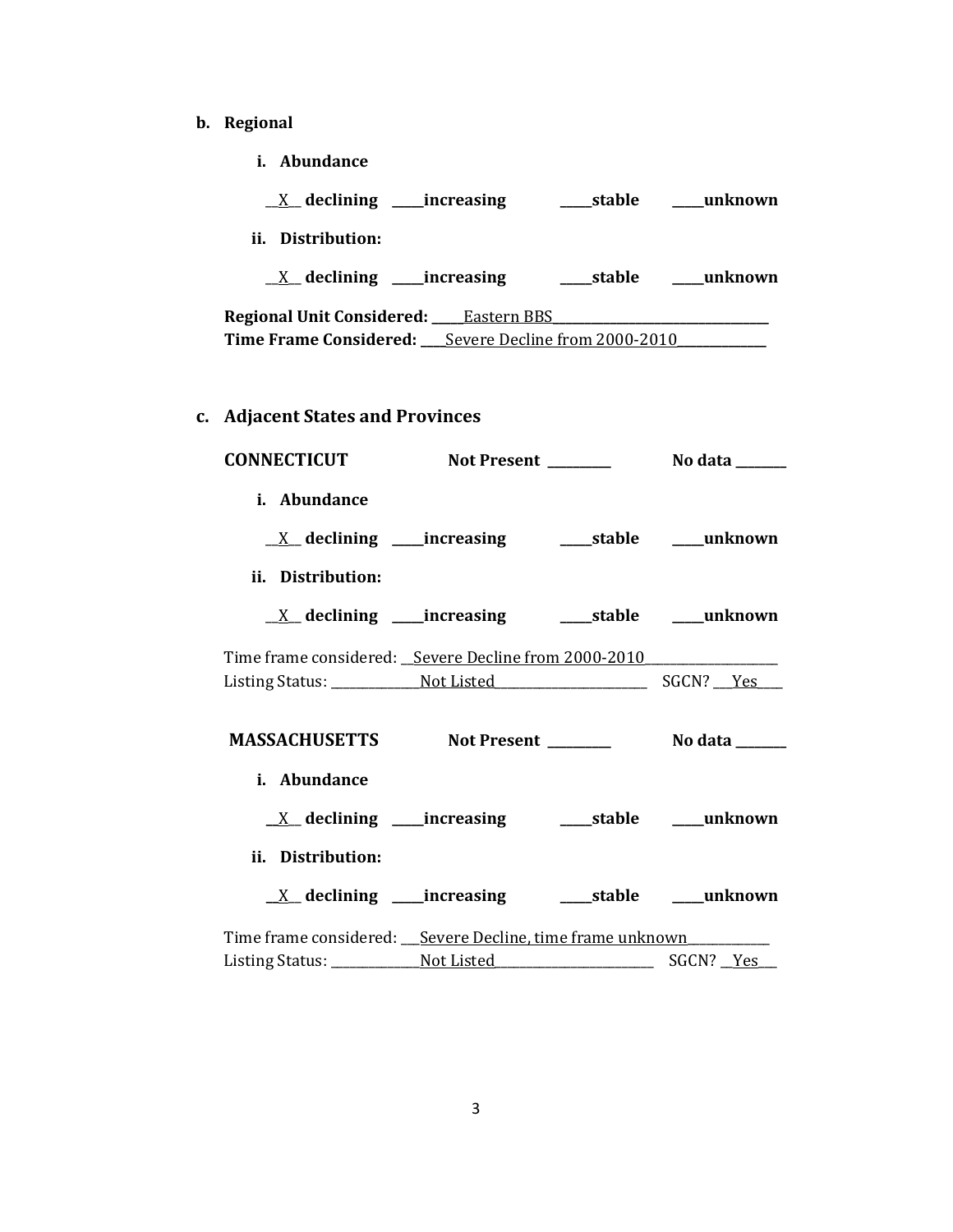| NEW JERSEY                                                   |                                                            |                       |
|--------------------------------------------------------------|------------------------------------------------------------|-----------------------|
| i. Abundance                                                 |                                                            |                       |
|                                                              |                                                            |                       |
| ii. Distribution:                                            |                                                            |                       |
| <u>X</u> declining ____increasing _______stable _____unknown |                                                            |                       |
|                                                              |                                                            |                       |
|                                                              |                                                            |                       |
| <b>ONTARIO</b>                                               | Not Present _______                                        | <b>No data</b> ______ |
| i. Abundance                                                 |                                                            |                       |
|                                                              |                                                            |                       |
| ii. Distribution:                                            |                                                            |                       |
| <u>X</u> declining ____increasing _______stable _____unknown |                                                            |                       |
|                                                              |                                                            |                       |
|                                                              |                                                            |                       |
| PENNSYLVANIA Not Present _______                             |                                                            | <b>No data</b> ______ |
| i. Abundance                                                 |                                                            |                       |
|                                                              |                                                            |                       |
| ii. Distribution:                                            |                                                            |                       |
|                                                              | <u>X</u> declining ____increasing ______stable ____unknown |                       |
|                                                              |                                                            |                       |
|                                                              |                                                            | SGCN? <u>Yes</u>      |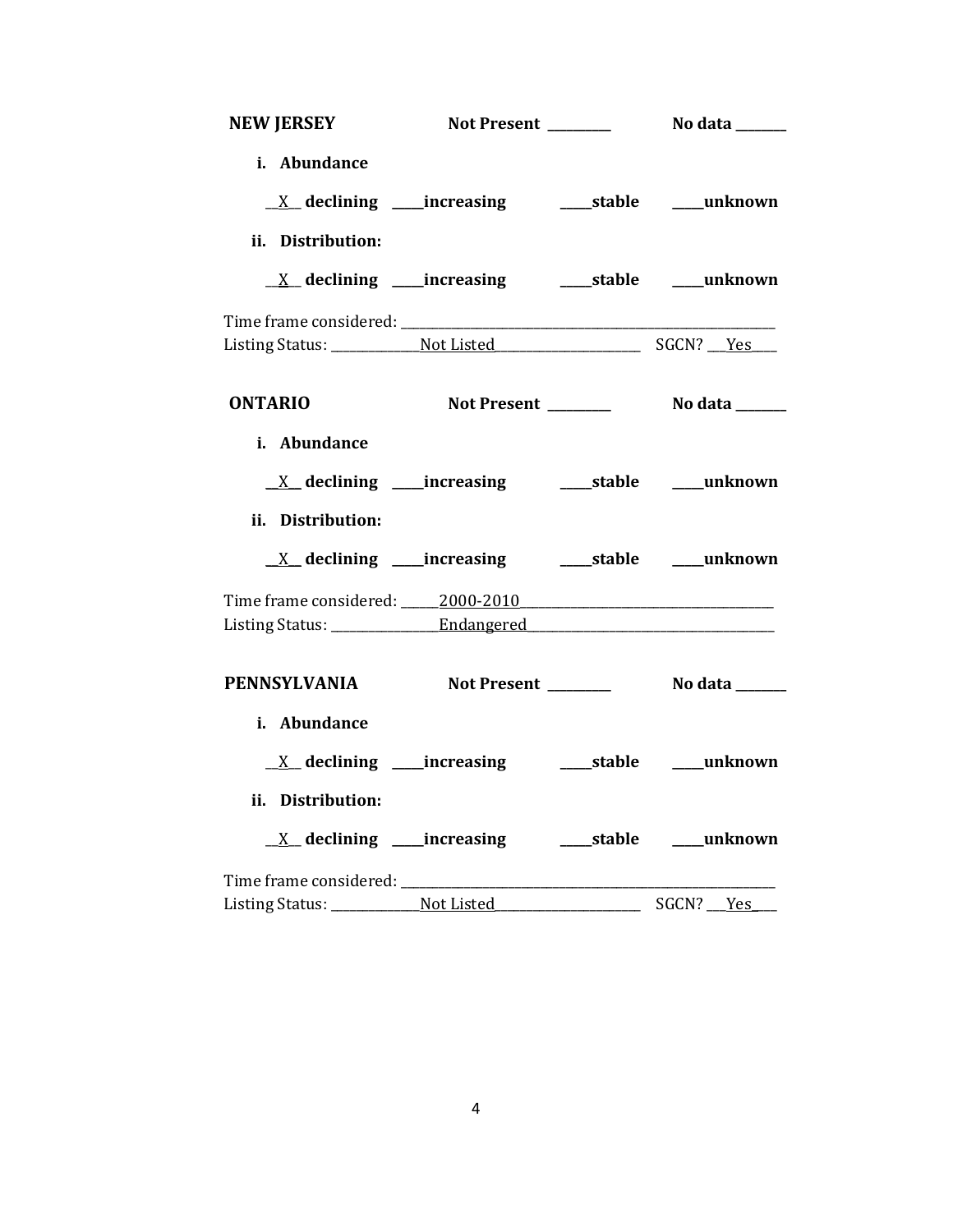| <b>QUEBEC</b>     | Not Present $X$ No data ________                                                 |  |
|-------------------|----------------------------------------------------------------------------------|--|
| i. Abundance      |                                                                                  |  |
|                   | ___ declining ____ increasing _____ stable ____ unknown                          |  |
| ii. Distribution: |                                                                                  |  |
|                   | ___ declining ____increasing ______stable _____unknown                           |  |
|                   |                                                                                  |  |
|                   | Listing Status: _______________Endangered Nationally ___________________________ |  |
|                   |                                                                                  |  |
|                   | VERMONT Not Present Not also No data No.                                         |  |
| i. Abundance      |                                                                                  |  |
|                   |                                                                                  |  |
| ii. Distribution: |                                                                                  |  |
|                   |                                                                                  |  |
|                   | Time frame considered: 1976-81 to 2003-07                                        |  |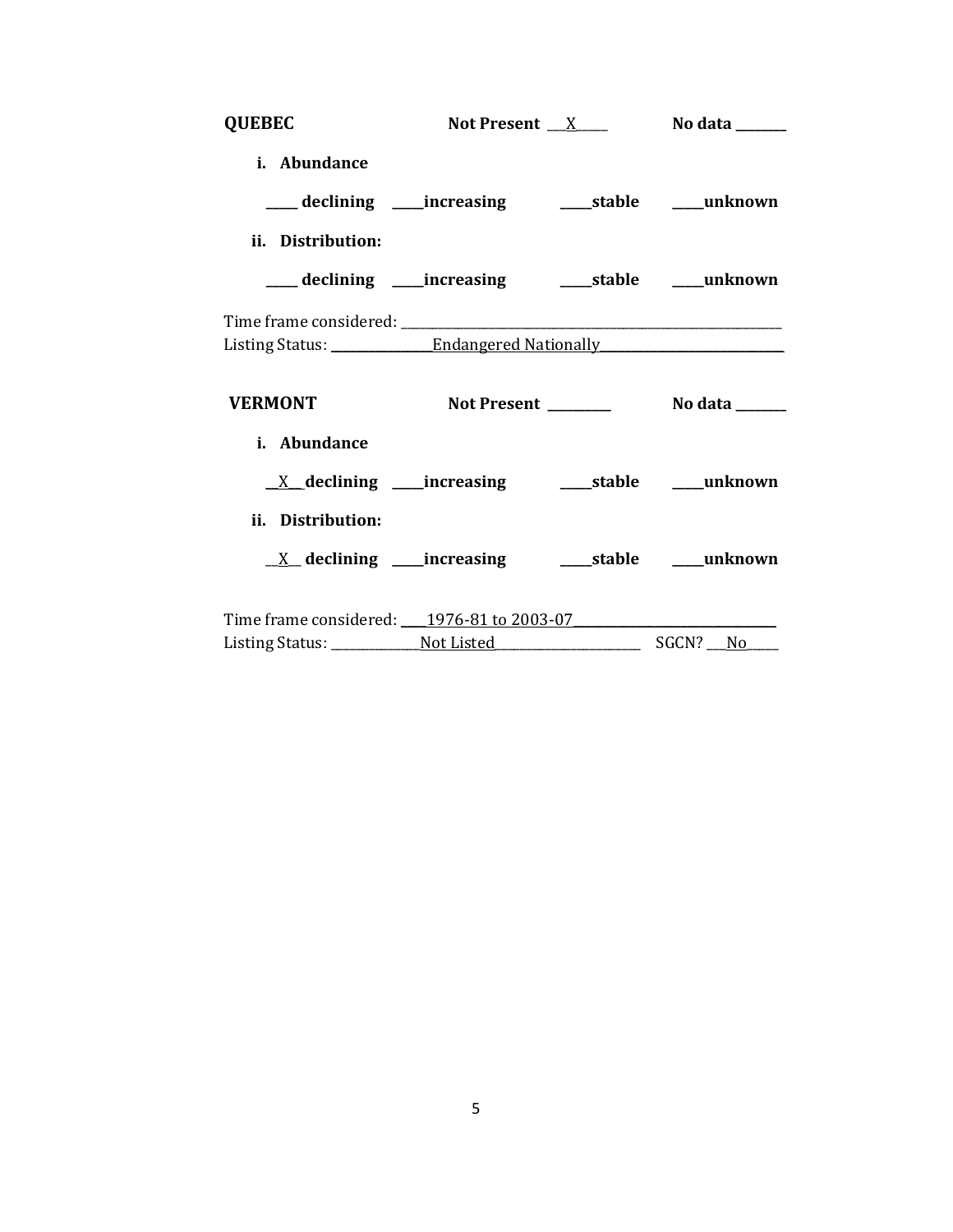| d. NEW YORK                                          |  | No data |
|------------------------------------------------------|--|---------|
| <i>i.</i> Abundance                                  |  |         |
|                                                      |  |         |
| ii. Distribution:                                    |  |         |
| $X$ declining ______increasing                       |  |         |
| Time frame considered: Severe Decline from 2000-2010 |  |         |

# **Monitoring in New York.**

A call-count survey is conducted annually in Suffolk County.

# **Trends Discussion:**

Breeding Bird Survey trends for the United States, the Eastern region, and New York all show steep and significant declines for both long-term and short-term trends. Christmas Bird Count data for New York show nearly a complete loss of bobwhite from the state, with the "lowest total yet" of 14 birds in the 2006-07 season (McGowan 2007) diminishing to none seen on Long Island—their remaining stronghold—during the 2010-11 season (McGowan 2011).

Breeding Bird Atlas data reported an -80% decline in Confirmed records between the atlas surveys (1980-85 to 2000-05) and a decline in occupancy of -26% statewide. McGowan (2008) notes that the scattered nature of upstate records with a few clusters of contiguous blocks suggests the presence of captive-raised birds. On Long Island, where native populations exist, bobwhite was recorded in 35% fewer blocks and confirmations of breeding declined from 105 during the first Atlas to 17 in the second. Bobwhite nearly disappeared from Nassau County and only one report came from Kings County.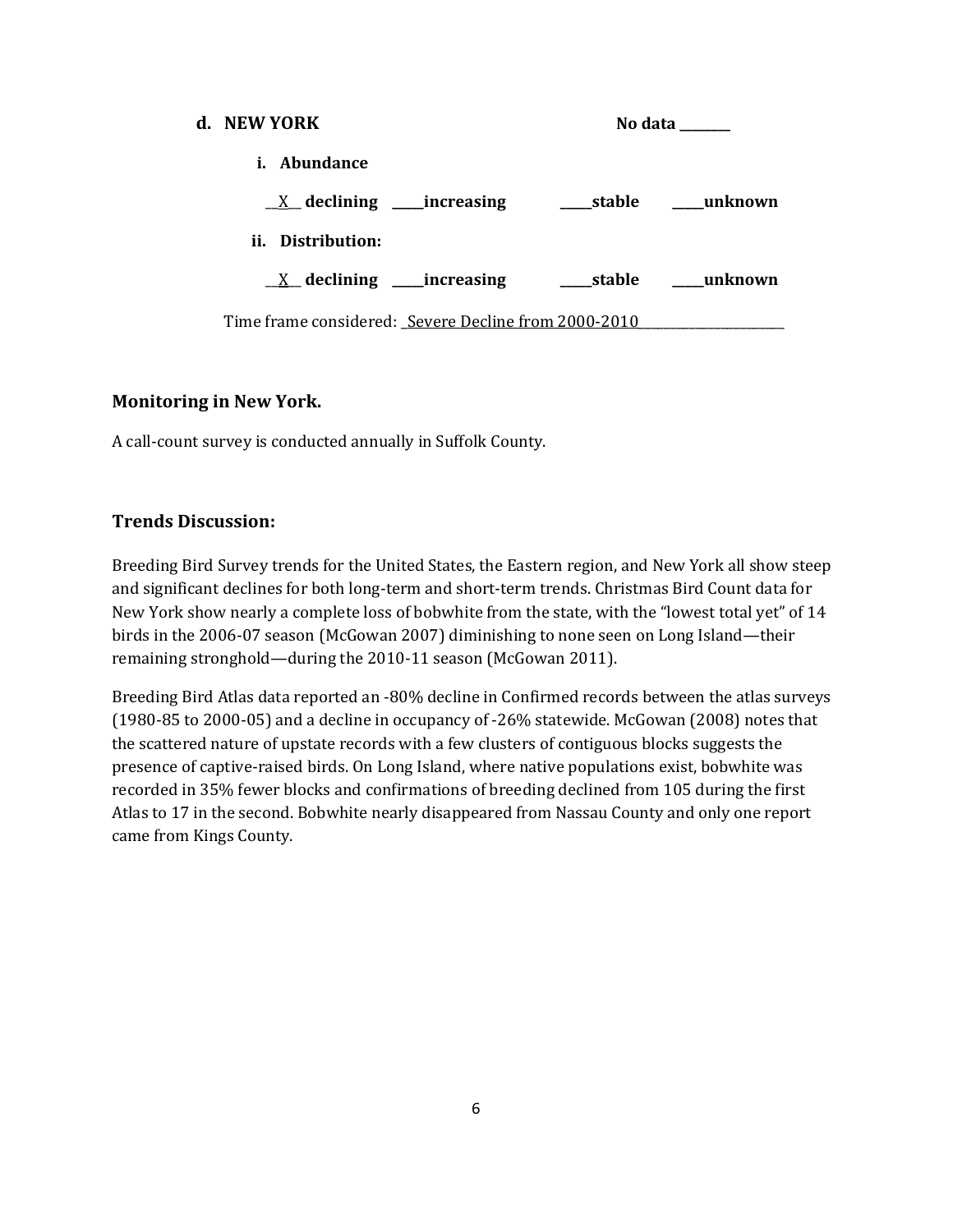

**Figure 1**. Range of the Northern bobwhite in North America (Birds of North America Online 2013).



**Figure 2**. Northern bobwhite occurrence in New York State during the second Breeding Bird Atlas (McGowan and Corwin 2008).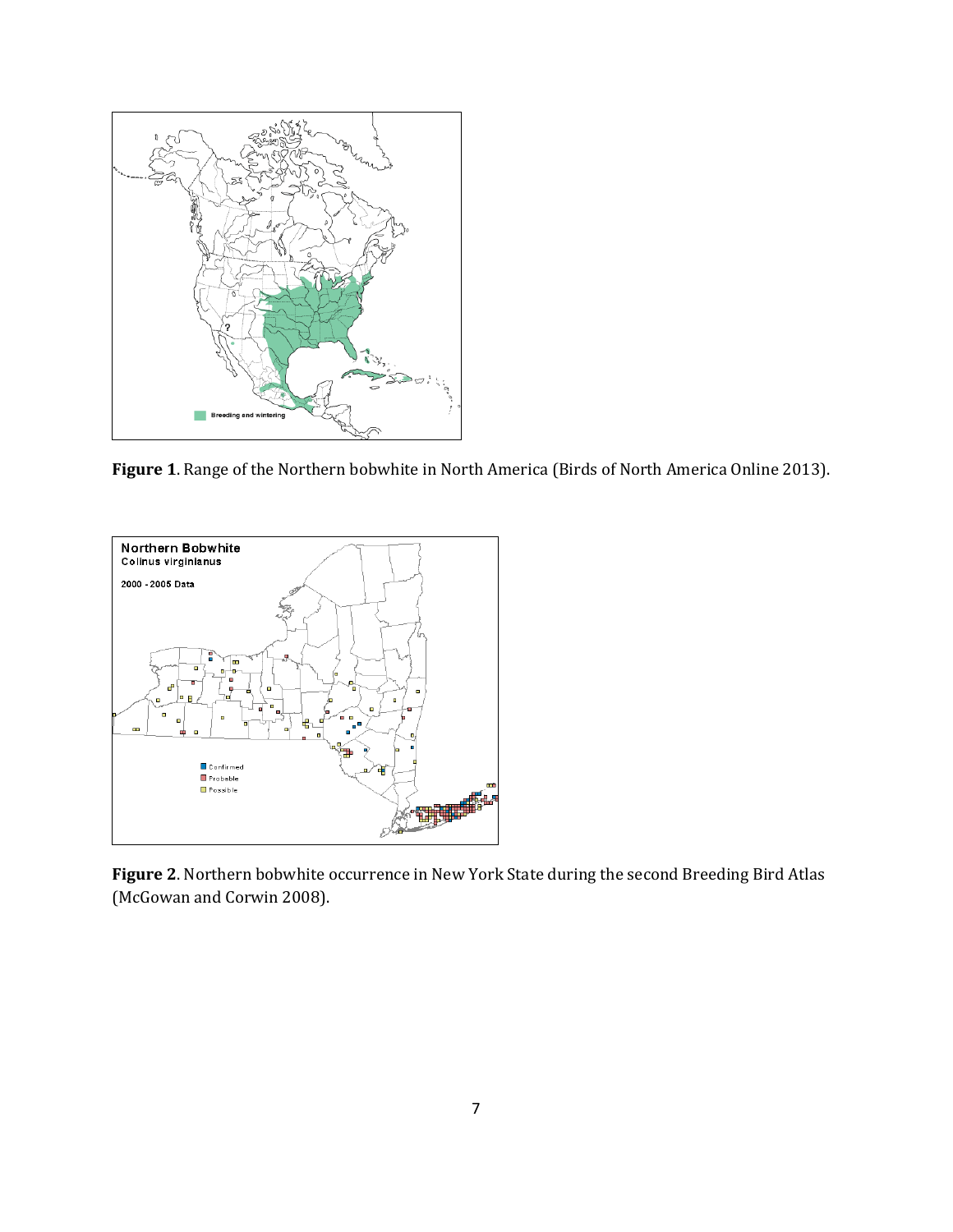

**Figure 3**. Conservation status of the Northern bobwhite in North America (NatureServe 2012).



**Figure 4**. Northern bobwhite call-count survey, Long Island, New York, 1979-2012.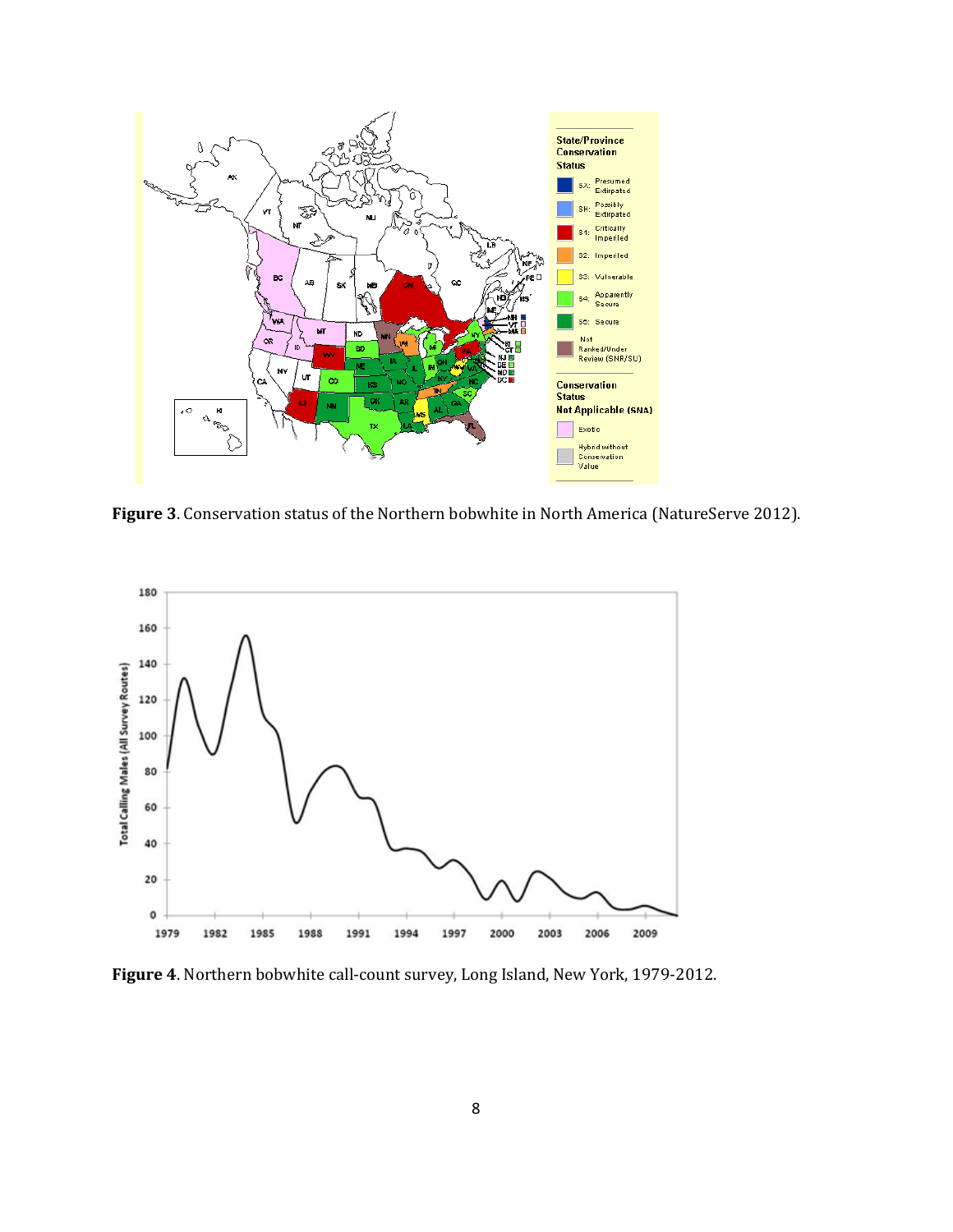# **III. New York Rarity, if known:**

| Historic      | # of Animals | # of Locations | % of State |
|---------------|--------------|----------------|------------|
| prior to 1970 |              |                |            |
| prior to 1980 |              |                |            |
| prior to 1990 |              | 236 blocks     |            |

#### **Details of historic occurrence:**

The first Breeding Bird Atlas (1980-85) documented Northern bobwhite in 236 survey blocks statewide.

| Current | # of Animals | # of Locations | % of State |
|---------|--------------|----------------|------------|
|         |              | 175 blocks     |            |

# **Details of current occurrence:**

The second Breeding Bird Atlas (2000-05) documented Northern bobwhite in 175 survey blocks statewide, a decline in occupancy of 26%. On Long Island alone, the change in occupancy was -35%. The number of blocks with Confirmed breeding records fell from 105 during the first Atlas to 17 during the second Atlas.

# **New York's Contribution to Species North American Range:**

|   | Distribution (percent of NY where species occurs) | <b>Abundance</b> (within NY distribution) |
|---|---------------------------------------------------|-------------------------------------------|
| X | $0 - 5%$                                          | abundant                                  |
|   | $6 - 10%$                                         | common                                    |
|   | 11-25%                                            | fairly common                             |
|   | 26-50%                                            | uncommon                                  |
|   | >50%                                              | X.<br>rare                                |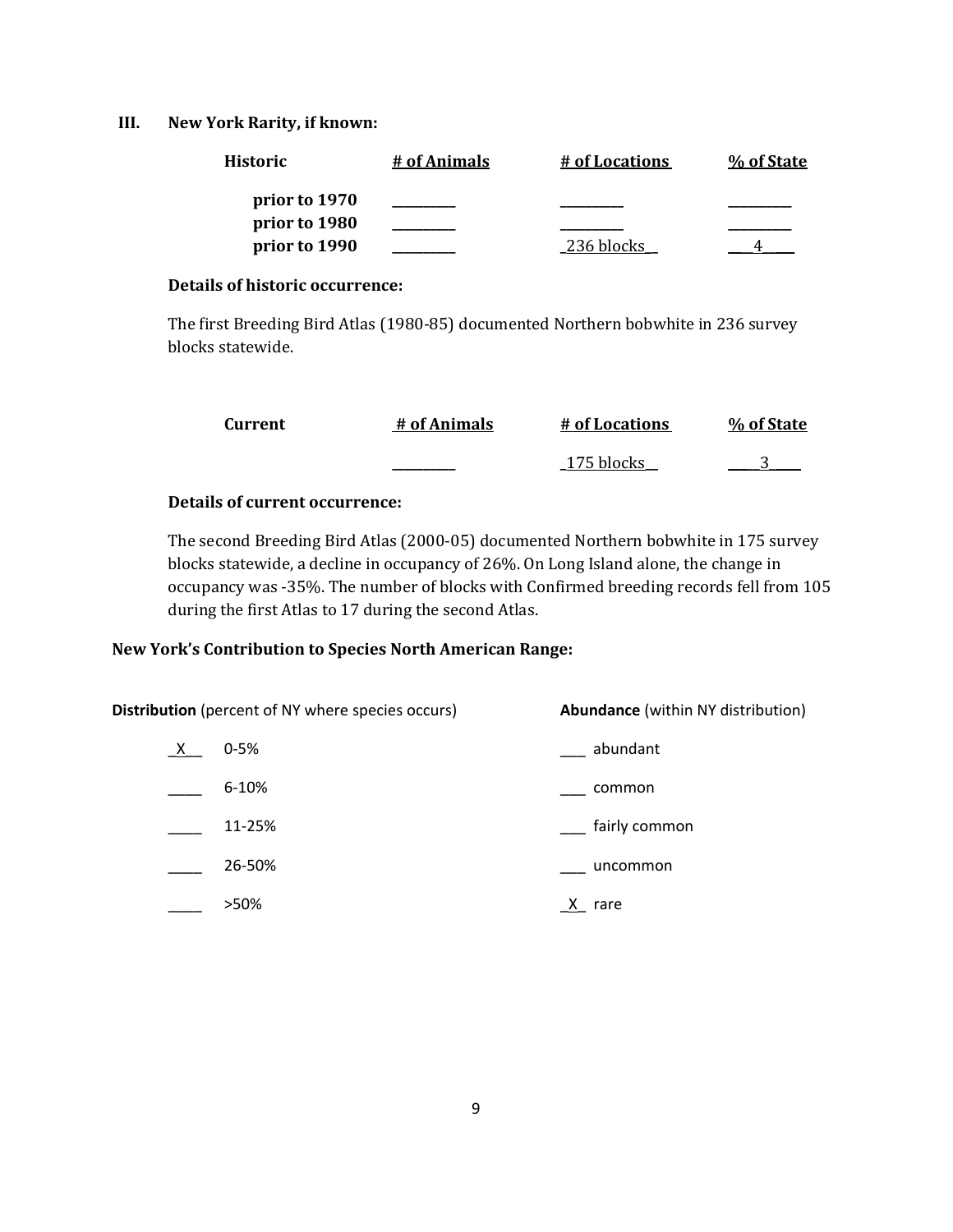# **NY's Contribution to North American range**

 $X$  0-5%  $-$  6-10%

 $\frac{11-25\%}{2}$ 

 $\frac{26-50\%}{26}$ 

\_\_\_\_ >50%

# **Classification of New York Range**

**\_\_\_\_\_ Core**

\_\_X\_\_\_ **Peripheral**

**\_\_\_\_\_ Disjunct**

**\_\_\_\_\_\_\_\_\_\_\_**

**Distance to core population:**

**IV. Primary Habitat or Community Type:** 

- 1. Old Field Managed Grasslands
- 2. Cultivated Crops
- 3. Pasture/Hay
- 4. Oak-Pine Forest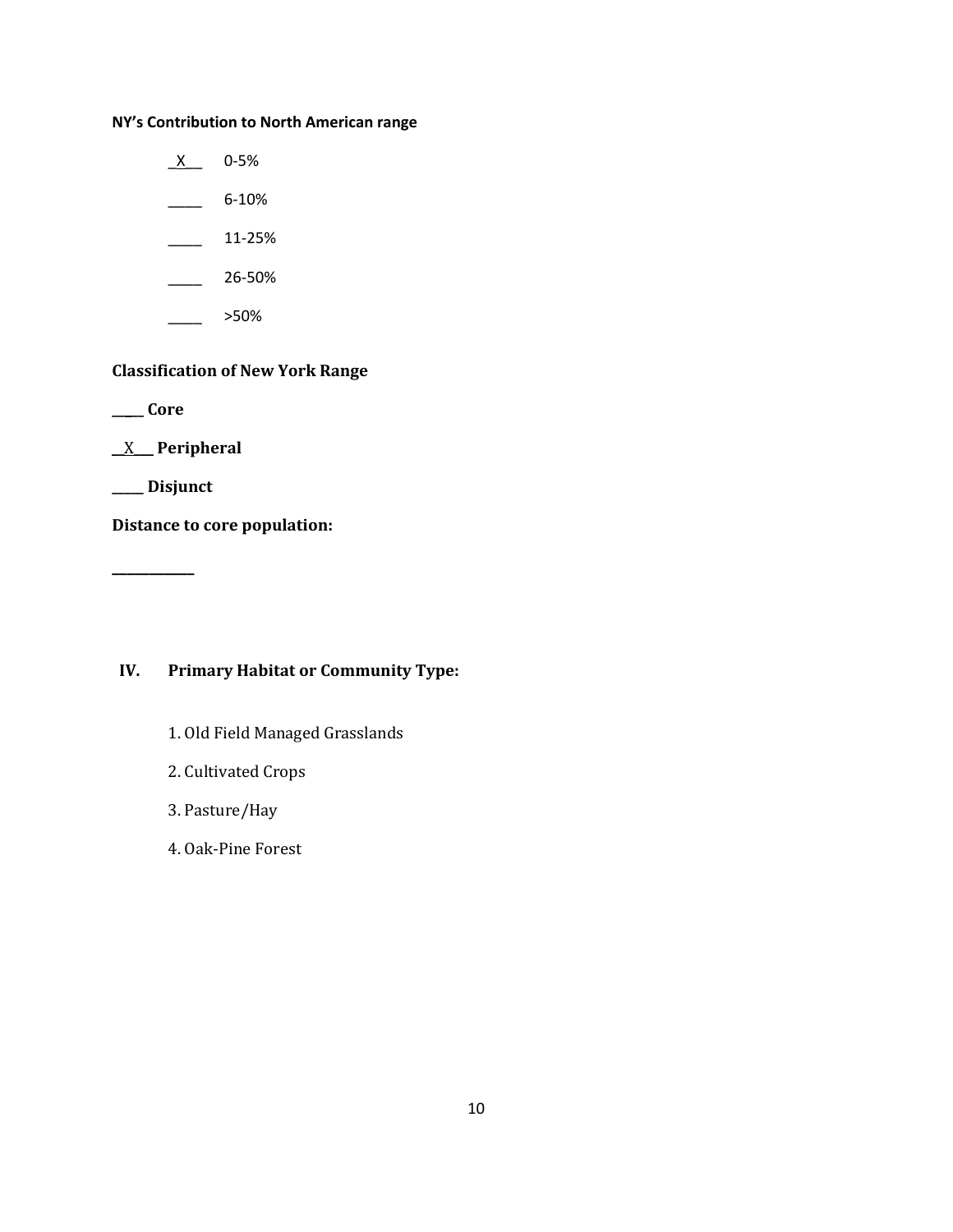## **Habitat or Community Type Trend in New York:**

| Stable<br>$X$ Declining                            | __ Increasing | <b>Unknown</b> |
|----------------------------------------------------|---------------|----------------|
| <b>Time frame of decline/increase:</b> Since 1970s |               |                |
| <b>Habitat Specialist?</b>                         | Yes           | X No           |
| <b>Indicator Species?</b>                          | <b>Yes</b>    | - No           |

# **Habitat Discussion:**

Northern bobwhite breed and winter in open, early-succession habitats and farmlands. Favored breeding areas include brushy fields, hedgerows, and thickets. During the winter, bobwhites use the edges of swamps in open country (Bull 1985). Levine (1988) notes the use of open fields of tall grass, in weedy and cultivate fields, along the edges of golf courses, and even in open scrub pine forest. The requirement for breeding is the close proximity of nearly bare ground and associated herbaceous cover (Levine 1988).

# **V. New York Species Demographics and Life History**

\_\_X\_\_ **Breeder in New York**

- \_\_X\_\_ **Summer Resident**
- \_\_X\_\_ **Winter Resident**
- **\_\_\_\_\_ Anadromous**

**\_\_\_\_\_ Non-breeder in New York**

- **\_\_\_\_\_ Summer Resident**
- **\_\_\_\_\_ Winter Resident**
- **\_\_\_\_\_ Catadromous**

**\_\_\_\_\_ Migratory only**

**\_\_\_\_\_Unknown**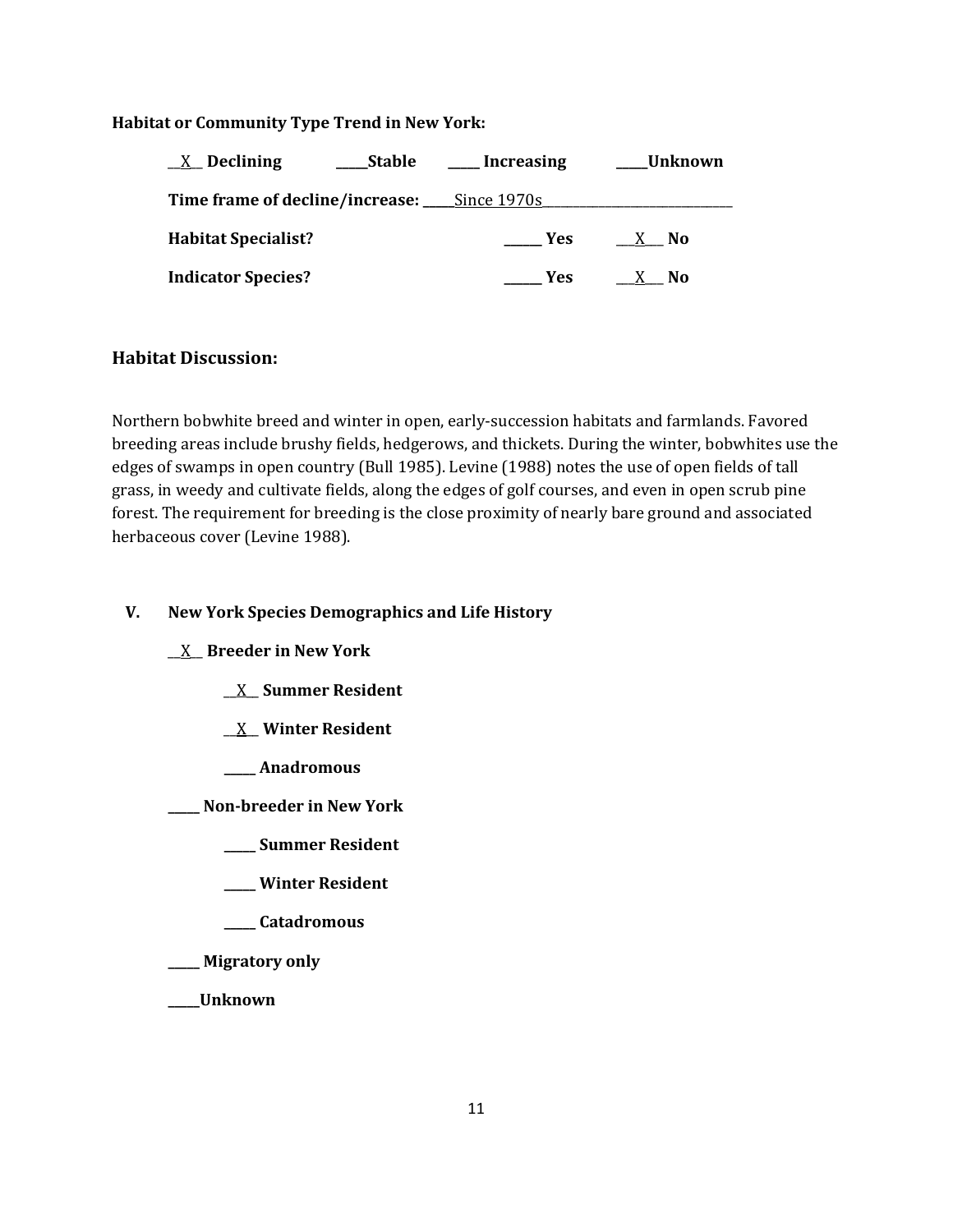#### **Species Demographics and Life History Discussion:**

Northern bobwhites have a high annual mortality rate, and hence rapid population turnover and a short life span. The species' robust reproductive capability can compensate for these factors, however; when weather and habitat conditions permit, an adult pair can successfully produce 2 or more broods (≥25 offspring) during a single breeding season (Brennan 1999). Northern bobwhite have a short life span. The longevity record in wild is 6 years, 5 months (Marsden 1961). Very few individuals exceed 5 years (Rosene 1969) and most bobwhites (about 80%) live <1 year (Brennan 1999).

Both males and females attempt to breed in first year after hatching (Stoddard 1931, Rosene 1969). Some males (about 5–10% of population) do not pair (Stoddard 1931), or possibly are involved with hens in multiple-brood situations. Within-year intervals between breeding, under ideal conditions, are very short. In some situations, female may re-nest within 1–2 days after the first clutch hatches if she pairs with new mate, and original mate broods chicks (Curtis et al. 1993). In less-than-ideal conditions (i.e., drought or poor habitat), intervals between breeding can be much longer (e.g., 43 days in Texas; Taylor 1992), or breeding will cease (Brennan 1999).

Exposure is an important source of mortality during winter in northern parts of range (Kabat and Thompson 1963, Roseberry and Klimstra 1984). Deep winter snows and prolonged periods of cold can cause extensive losses (up to 50%) during severe winters (Errington and Hammerstrom 1936). Avian predation (29%) and mammalian predation (29%) are also important sources of mortality (Burger et al. 1995). Snakes are known to destroy nests and eat adults and eggs (Stoddard 1931). Females are subject to high levels of mammalian predation while nesting; breeding males are vulnerable to avian predation because of displaying and calling from prominent locations (Burger et al. 1994).

#### **VI. Threats:**

Loss and degradation of early-successional and grassland habitats at both the local and landscape level are the primary causes of bobwhite's decline. Specifically, a lack of nesting and brood-rearing cover has resulted from the long-term practice of replacing native warm-season grasses with exotic grasses and completely eliminating nesting habitat in intensive cropland and dense pine forests (Dimmock et al. 2002 in McGowan 2008). On Long Island, the loss of woodland, old field, and hedgerow were likely important factors in the decline there (Salzman and Parkes 1998 in McGowan 2008).

In New Jersey, a high annual adult mortality rate (91%) is noted to be the cause of the decline. Two primary sources of mortality are avian predators (43.5%) and both feral cats and housecats (10%).

Land-use changes are traditionally believed to be most important in affecting overall grassland bird abundance on regional and continental scales. From 1940 to 1986 in 18 northeastern states, the area in hay fields declined from 12.6 to 7.1 million ha. During the same period, hay fields planted to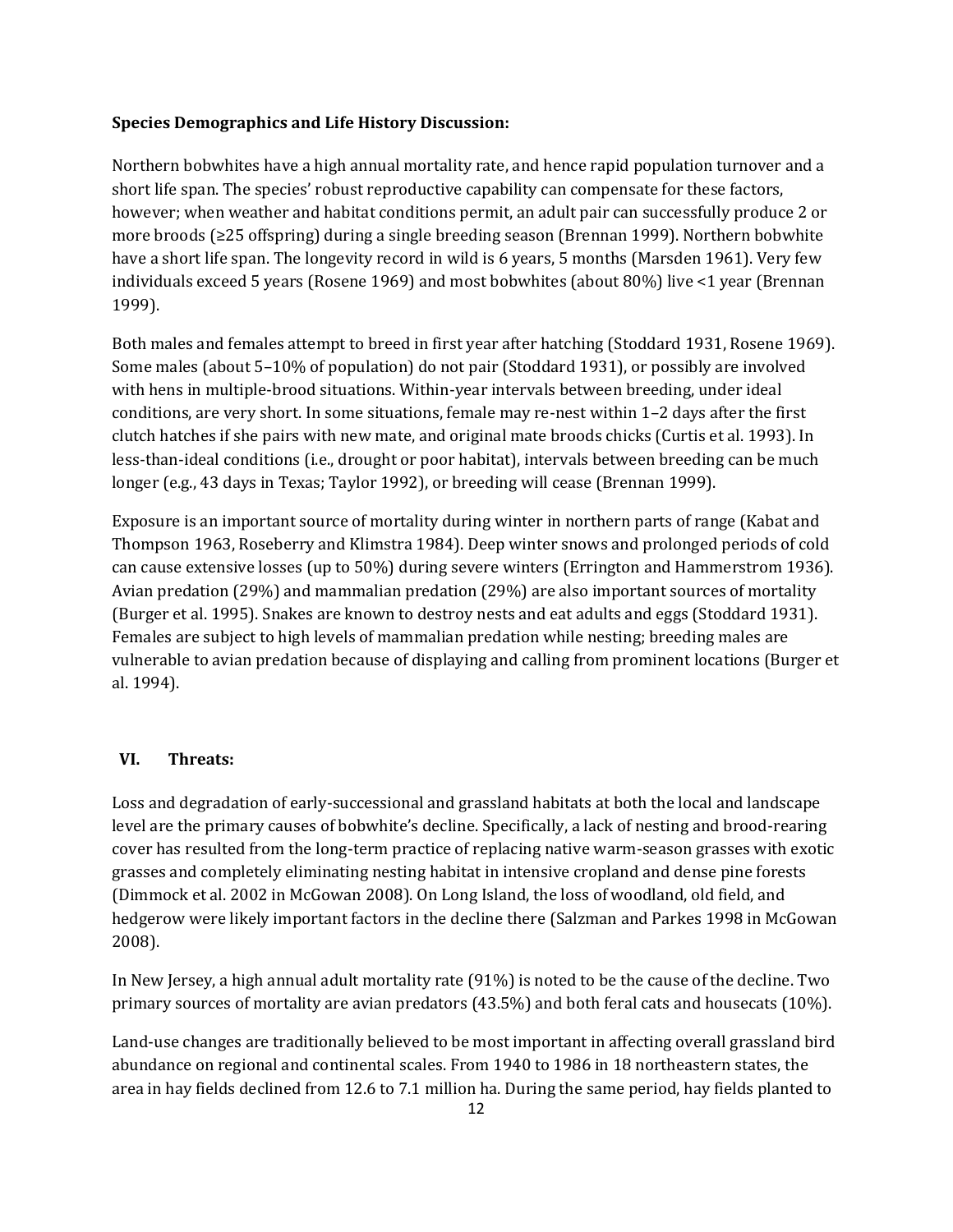alfalfa and alfalfa mixtures, a vegetation type not normally used by many species of grassland birds, increased from 20 to 60% (Bollinger and Gavin 1992). Also, hay fields now are cut 2–3 weeks earlier than they were in 1940s and 1950s, with mowing coinciding with the peak nesting period.

Declines in some areas have been attributed to decrease in hayfield area, earlier and more frequent hay-cropping, and shift from timothy and clover to alfalfa; earlier, agricultural practices that converted wooded land to open land resulted in an increase in range (Bollinger et al. 1990, Bollinger and Gavin 1992). In New York, primary disturbance to nesting is hay-cropping; 100% of nests with eggs and young nestlings affected by mowing were abandoned or destroyed, but proportion of young lost declined with age of nestlings (Bollinger et al. 1990).

Since the mid-1940s, the eastward expansion has reversed in northeastern U.S. and southern Ontario as agricultural lands have been abandoned, reverting to deciduous forest (Robbins et al. 1986, Hussell 1987). Sibley (1988) noted that declines had resulted from the replacement of grain crops by corn and alfalfa, despite the use of corn fields for breeding noted by other authors.

According to the NYSDEC Comprehensive Wildlife Conservation Strategy (CWCS) (2005), probably the most serious threat to the grasslands in NY would arise from failure to address the viability of dairy farming, especially smaller "family" farms. Grassland habitats are being lost due to conversion to development, row crops, more intensive agriculture, and reversion to shrublands and forests. As grasslands are lost, many of the remaining grasslands become even more scattered and isolated, further reducing their ability to function as part of the overall grassland ecosystem. Farming methods that result in more frequent and earlier mowing are a very serious threat. Many of the fire dependent pine barren type communities also support grassland species. Due to fire suppression, many of these habitats have undergone significant changes and no longer support grassland species.

A new study led by a Canadian toxicologist identified acutely toxic pesticides as the most likely leading cause of the widespread decline in grassland bird numbers in the United States. The 23-year assessment, which looked at five other causes of grassland bird decline besides lethal pesticide risk, including change in cropped pasture such as hay or alfalfa production, farming intensity or the proportion of agricultural land that is actively cropped, herbicide use, overall insecticide use, and change in permanent pasture and rangeland, concluded that lethal pesticides were nearly four times more likely to be associated with population declines than the next most likely contributor, changes in cropped pasture— an important component of habitat loss associated with agricultural lands (Mineau and Whiteside 2013).

## **Are there regulatory mechanisms that protect the species or its habitat in New York?**

**\_\_\_\_\_\_ No \_\_\_\_\_ Unknown \_\_X\_\_\_ Yes** 

Northern bobwhite populations on Long Island have declined over the past several decades to a level that can no longer sustain reasonable sport harvest opportunity. Currently, bobwhite hunting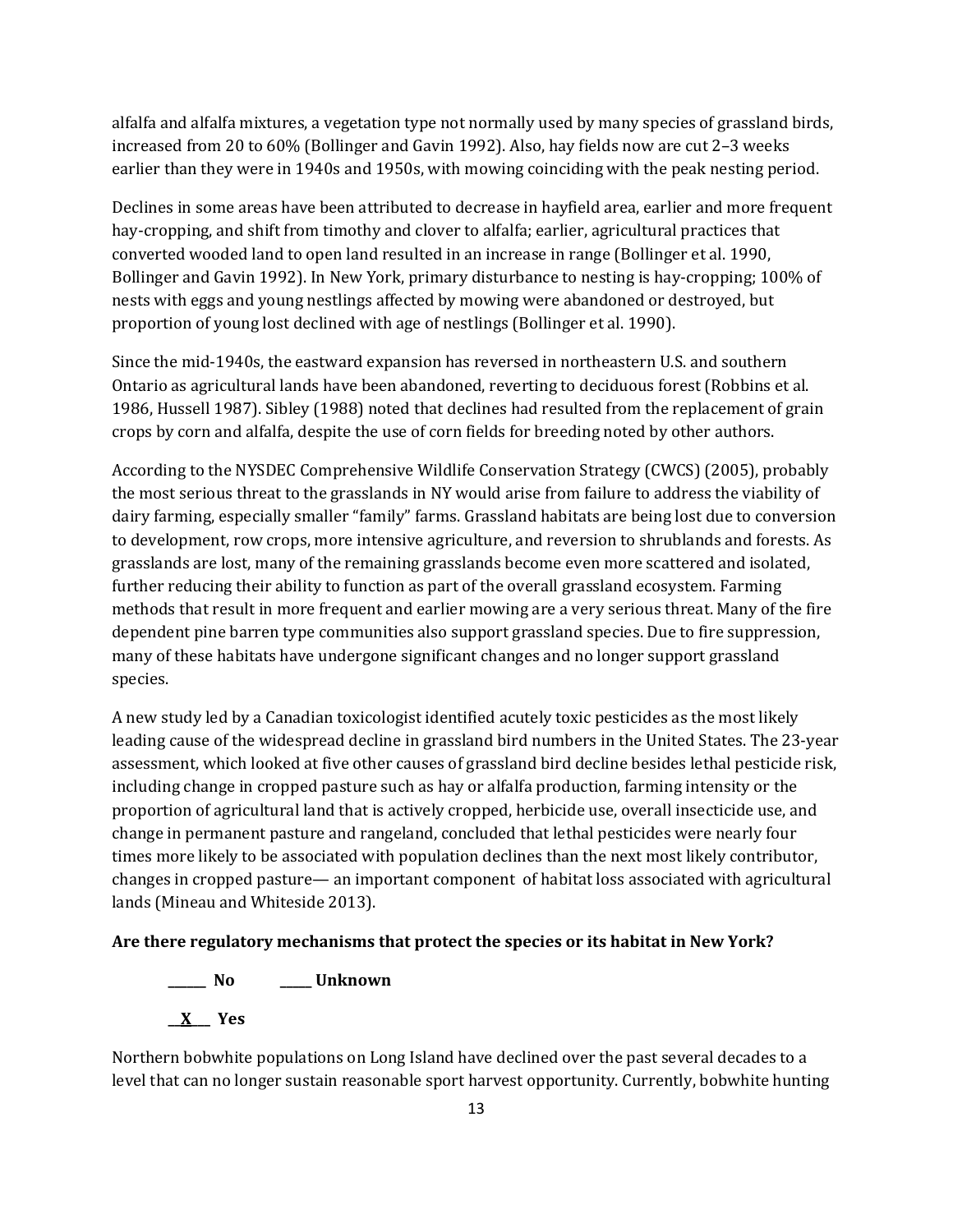seasons on Long Island are established in law, and therefore the Department has no regulatory authority to adjust or close seasons there.

To change this, a bill would have to pass both houses of the legislature and be signed by the governor that amended ECL 11 0903(2) (a) to include "and bobwhite quail" and to revise 11 0903(2) (c) to strike "except on Long Island." Also, the bill would have to amend 11 0905(2) (d) and (e) under "Open Season" and "Bag Limit" to simply read "Fixed annually by regulation." These changes would give the Department full authority to annually adjust hunting regulations for quail statewide.

# **Describe knowledge of management/conservation actions that are needed for recovery/conservation, or to eliminate, minimize, or compensate for the identified threats:**

Habitats must be actively managed to maintain an early-successional stage. A variety of management actions are known to increase populations, including planting of native grass buffers around agricultural fields, burning, strip-disking, and creation of forest openings. Conservation actions following IUCN taxonomy are categorized in the table below.

| <b>Conservation Actions</b>    |                                                |  |
|--------------------------------|------------------------------------------------|--|
| <b>Action Category</b>         | <b>Action</b>                                  |  |
| Land/Water Protection          | Site/Area Protection                           |  |
| Land/Water Protection          | Resource/Habitat Protection                    |  |
| Land/Water Management          | Site/Area Management                           |  |
| Land/Water Management          | Invasive/Problematic Species Control           |  |
| Land/Water Management          | <b>Habitat and Natural Process Restoration</b> |  |
| <b>Education and Awareness</b> | Training                                       |  |
| <b>Education and Awareness</b> | Awareness & Communications                     |  |
| Law and Policy                 | Policies and Regulations                       |  |

The Comprehensive Wildlife Conservation Strategy (NYSDEC 2005) includes recommendations for early-successional forest/shrubland birds, which includes northern bobwhite.

## **Curriculum development:**

Educate public to the benefits and need for early successional habitat including even-aged management.

## **Easement acquisition:**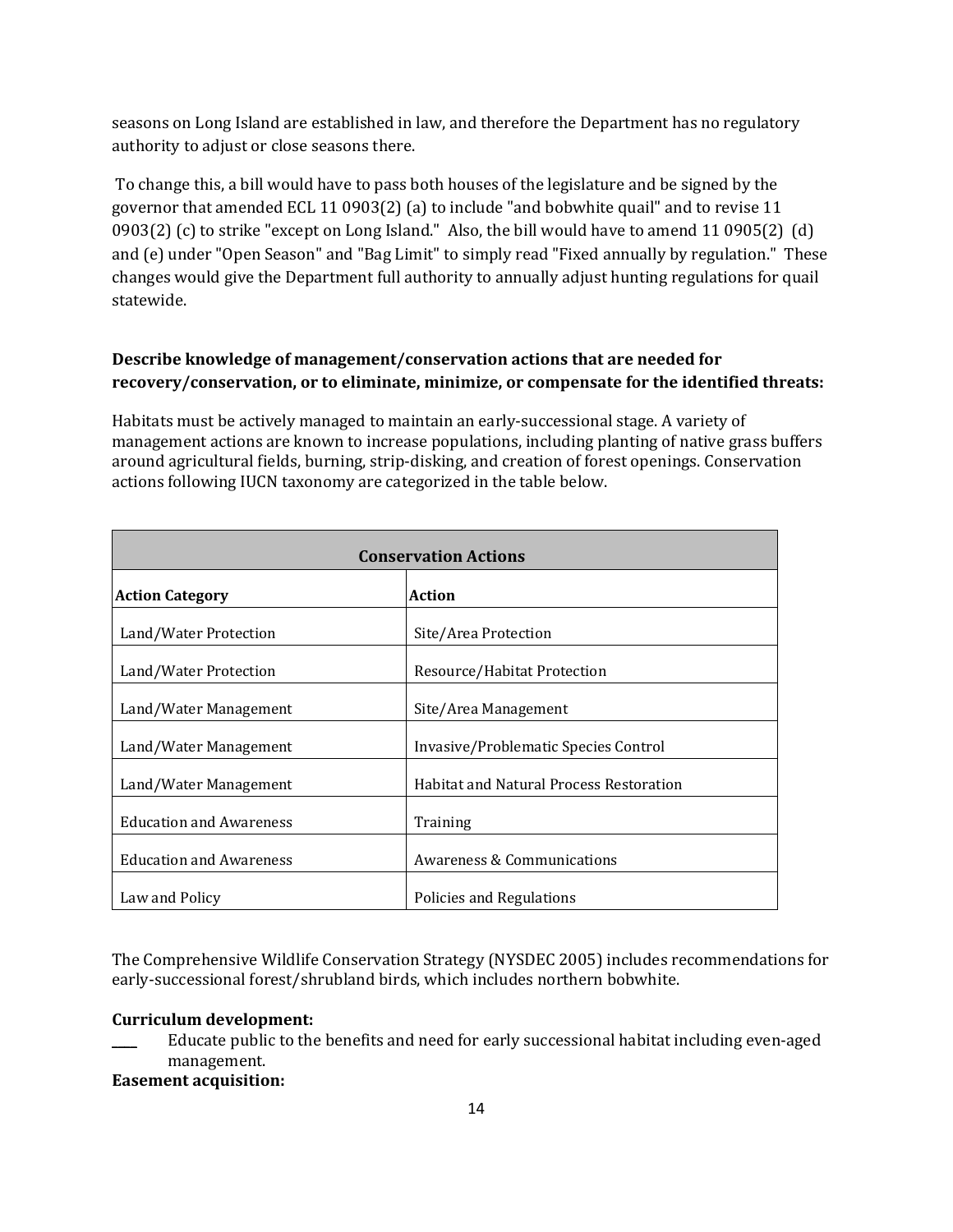Implement a Landowner Incentive Project for early successional birds that will direct \$600,000 per year at conserving and creating habitat for early successional forest/shrub birds.

# **Habitat management:**

- Work with Utilities to manage ROWs in a manner that will provide for maximum benefit to early successional species.
- Double the amount of early successional forest and shrub habitat on public and private land through sound planned management.
- Increase early successional management on public and private lands.
- Maintain, restore, and enhance fire adapted ecosystems. Increase use of prescribed fire in fire adapted ecosystems.
- Promote management of Utility ROWs that will provide the maximum benefit to shrub bird species.

# **Habitat monitoring:**

- Precisely monitor trends of all species, in particular those that are not currently adequately monitored.
- \_\_\_\_ Complete an inventory and analysis for high priority focus species that identifies core habitats (highest abundance) and geographic areas (where appropriate).

#### **Habitat research:**

Determine effects of viburnam leaf beetle on early successional forest/shrub habitats and species utilizing them.

## **Population monitoring:**

\_\_\_\_ Encourage full completion of BBS routes.

## **Statewide management plan:**

Develop a management plan that provides guidance on maintaining, enhancing and restoring early successional forest/shrub bird species.

## **Other actions:**

- Develop better mechanisms for directing federal (NRCS and USFWS) funding programs into early successional forest/shrub habitats.
- \_\_\_\_ Develop BMPs for forest management in riparian areas that recognize the critical need maintain, enhance and restore early successional forest/shrub habitat in these areas.

## **VII. References**

Brennan, Leonard A. 1999. Northern Bobwhite (*Colinus virginianus*), The Birds of North America Online (A. Poole, Ed.). Ithaca: Cornell Lab of Ornithology. <http://bna.birds.cornell.edu/bna/species/397 [doi:10.2173/bna.397>](http://dx.doi.org/10.2173/bna.397)

Burger, L. W., E. W. Kurzejeski, L. D. Vangilder, T. V. Dailey, and J. H. Shulz. 1994a. Effects of harvest on population dynamics of upland game birds: are bobwhite the model? Trans. N. A. Wildl. Nat. Resour. Conf. 59:466-467.

Burger, L. W., M. R. Ryan, T. V. Dailey, and E. W. Kurzejeski. 1995b. Reproductive strategies, success, and mating systems of northern bobwhites in Missouri. J. Wildl. Manage. 59:417-426.

Bull, J. 1985. Birds of New York State. Cornell University Press, Ithaca, New York.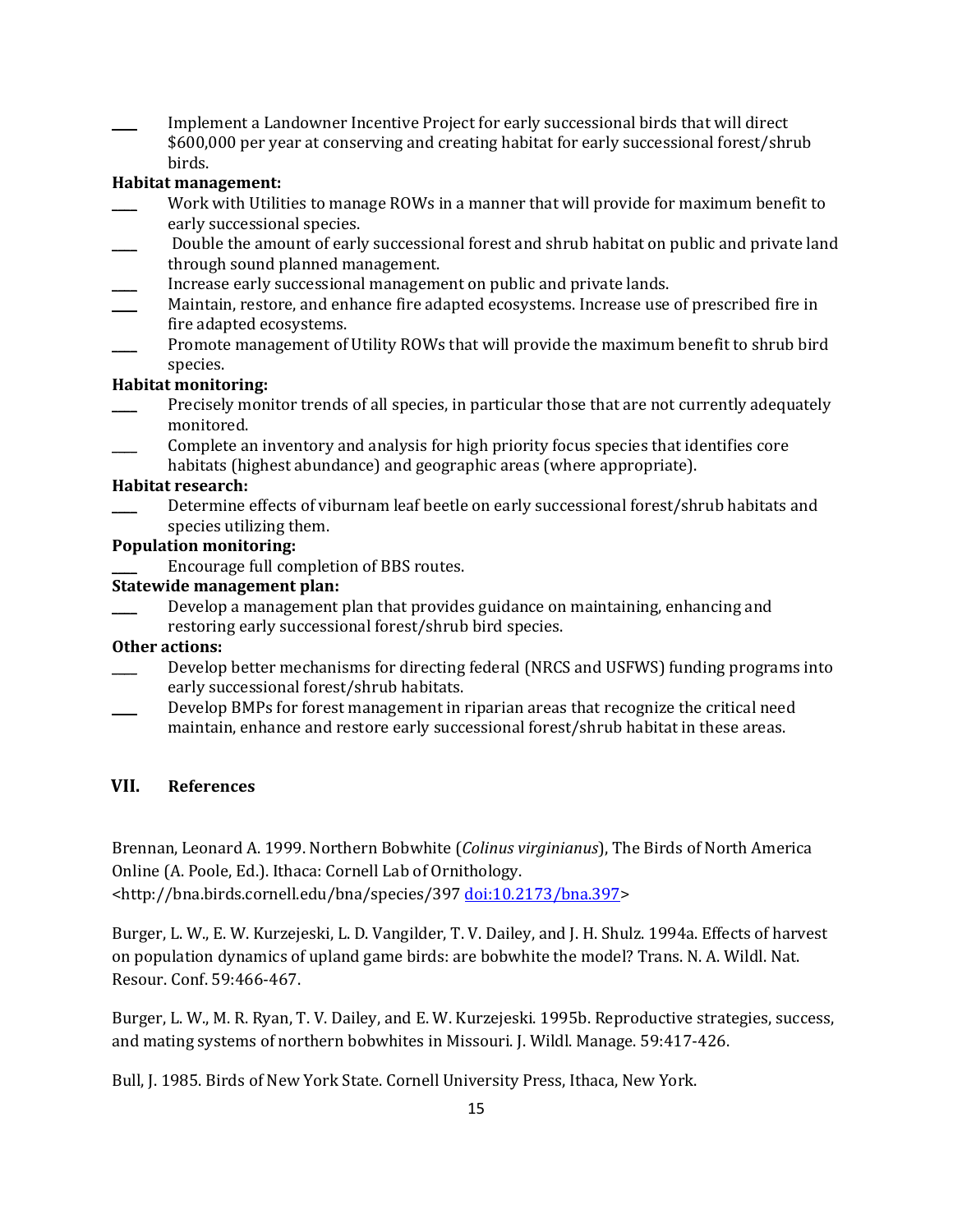Curtis, P. D., B. S. Mueller, P. D. Doerr, C. F. Robinette, and T. DeVos. 1993. Potential polygamous breeding behavior in northern bobwhite. Proc. Nat. Quail Symposium 3:55-63.

Errington, P. L. and F. N. Hammerstrom, Jr. 1936. The northern bob-white's winter territory. Res. Bull. 201-301-443. Iowa Agric. Exp. Stn.

Kabat, C. and D. R. Thompson. 1963. Wisconsin quail, 1834-1962: population dynamics and habitat management. Wisconsin Conserv. Depa. Tech. Bull. no. 30.

Levine, E. 1988. Northern bobwhite, *Colinus virginianus*. Pages 132-33 in The Atlas of Breeding Birds in New York State. Cornell University Press, Ithaca, NY.

Marsden, H. M. 1961. Natural longevity record for a bobwhite. Auk 78:94.

McGowan, K.J. 2007. Regional summaries of the 107th Christmas Bird Count: New York. American Birds 61:57-59.

McGowan, K.J. 2008. Northern bobwhite, *Colinus virginianus*. Pages 144-45 *in* The Second Atlas of Breeding Birds in New York State (K.J. McGowan and K. Corwin, eds.). Cornell University Press, Ithaca, NY.

McGowan, K.J. 2011. Regional summaries of the 111th Christmas Bird Count: New York. American Birds 65:54-55.

Mineau, P. and M. Whiteside. 2013. Pesticide acute toxicity is a better correlate of U.S. grassland bird declines than agricultural intensification. PloS ONE 8: 1-8.

National Bobwhite Conservation Initiative. 2011. T. V. Dailey, D. F. McKenzie, D. E. Figert and J. G. Doty. State of the Bobwhite 2011 Report: Grassland Conservation at a Crossroads. National Bobwhite Technical Committee Technical Publication, Knoxville, TN.

NatureServe. 2012. NatureServe Explorer: An online encyclopedia of life [web application]. Version 7.1. NatureServe, Arlington, Virginia. <http://www.natureserve.org/explorer>. Accessed 7 June 2013.

New York State Department of Environmental Conservation (NYSDEC). 2005. New York State Comprehensive Wildlife Conservation Strategy. <http://www.dec.ny.gov/index.html>. Accessed 7 June 2013.

New York State Department of Environmental Conservation (NYSDEC). 2013. Best management practices for grassland birds. <http://www.dec.ny.gov/pubs/86582.html>. Accessed 7 June 2013.

Roseberry, J. L. and W. D. Klimstra. 1984. Population ecology of the bobwhite. Southern Illinois Univ. Press, Carbondale.

Rosene, W. 1969. The bobwhite quail: its life and management. Rutgers Univ. Press, New Brunswick, NJ.